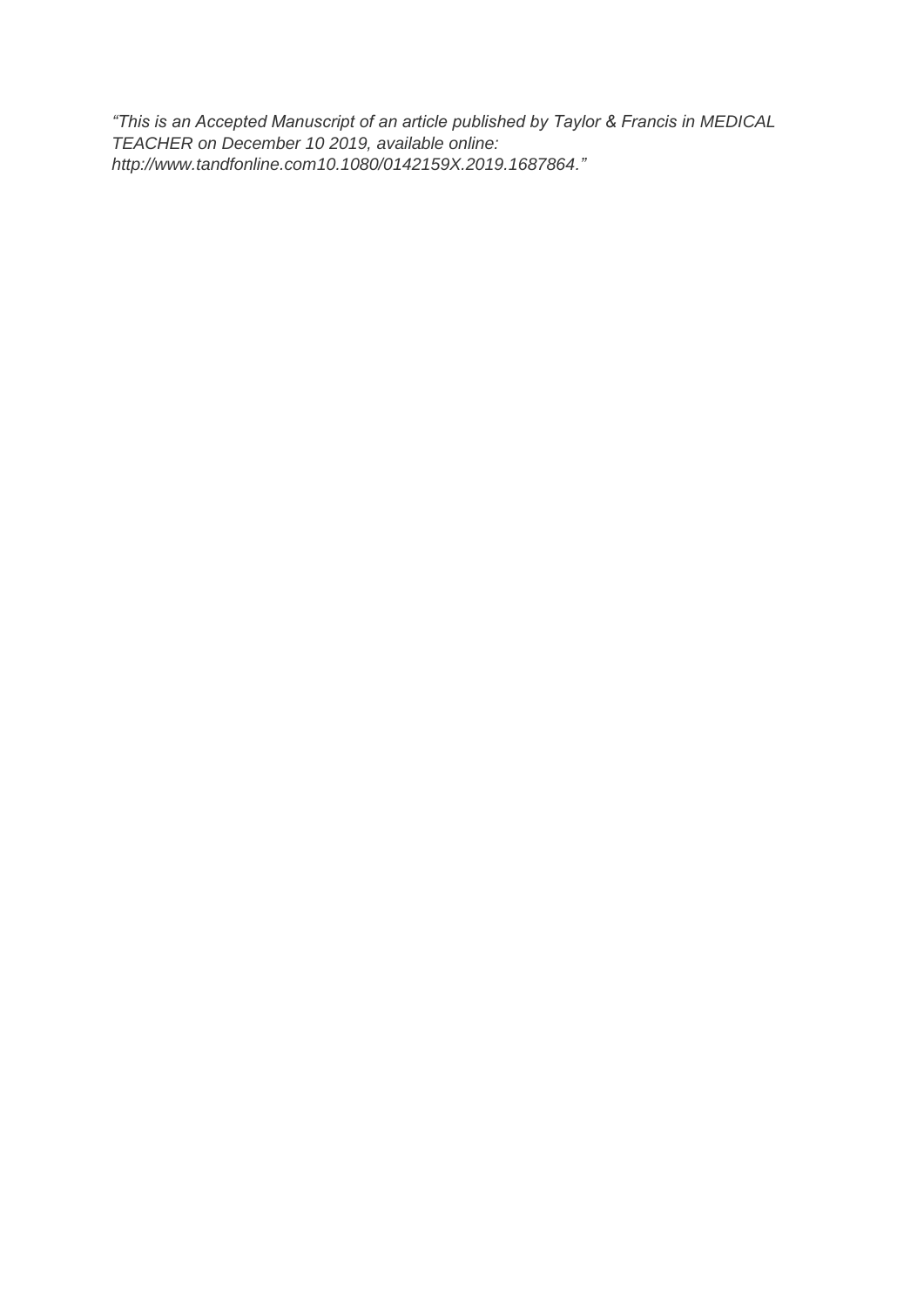# **Clinical Prioritisation Questions: a novel assessment tool to encourage tolerance of uncertainty?**

# **Clinical Prioritisation Questions in Medicine**

Authors: Sam, Amir H.<sup>1</sup>; Wilson Rebecca K.<sup>1</sup>; Lupton, Martin<sup>1</sup>; Melville,

Colin<sup>2,3</sup>; Halse, Omid<sup>1</sup>; Harris, Joanne<sup>4</sup>; Meeran, Karim<sup>1</sup>.

*1 Imperial College School of Medicine,, Imperial College London, London, U.K.* 

*<sup>2</sup>General Medical Council, London, U.K.*

*<sup>3</sup>Division of Medical Education, University of Manchester. Manchester, U.K.*

*<sup>4</sup>University of Buckingham, Buckingham, U.K.*

Correspondence should be addressed to: Professor Karim Meeran, Department of

Endocrinology, Charing Cross Hospital, Fulham Palace Road, London, W6 8RF.

Email [k.meeran@imperial.ac.uk](mailto:k.meeran@imperial.ac.uk)

The authors have informed the journal that they agree that both Amir H Sam and Rebecca K

Wilson completed the intellectual and other work typical of the first author.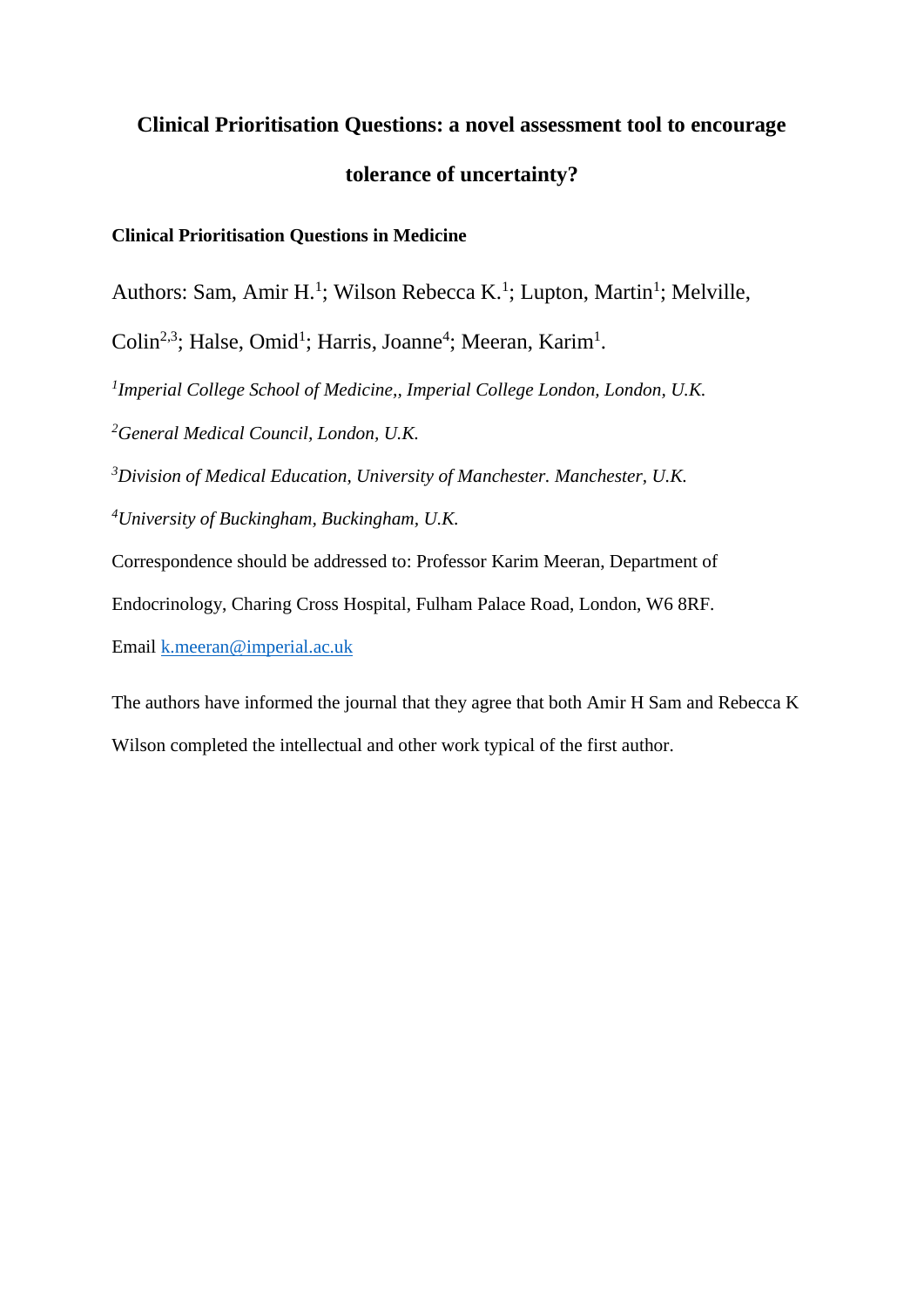## **Clinical Prioritisation Questions: a novel assessment tool to encourage**

## **tolerance of uncertainty?**

#### **Abstract**

 Uncertainty is a common and increasingly acknowledged problem in clinical practice. Current single best answer (SBA) style assessments test areas where there is one correct answer, and as the approach to assessment impacts on the approach to learning, these exams may poorly prepare our future doctors to handle uncertainty. We therefore need to modify our approach to assessment to emphasize reasoning and introduce the possibility of more than one 'correct' answer.

 We have developed clinical prioritisation questions (CPQs), a novel formative assessment tool in which students prioritise possible responses in order of likelihood. This assessment format was piloted with a group of medical students and evaluated in comparison with the more traditional single SBA question format in a team-based learning setting.

 Students reported that they felt ongoing use would help improve their tolerance of uncertainty (p<0.01). Furthermore, over 80% of students felt that CPQs were more reflective of real-life clinical practice. Group based discussions were significantly longer when answering CPQs (p<0.01), suggesting they may promote richer discourse.

 CPQs may have a role in formative assessment to help equip students with the skills to cope with ambiguity and strengthen clinical reasoning and decision-making. Institutions may find them more practical to implement compared with other clinical reasoning assessment tools.

## **Keywords**

Uncertainty; assessments; ambiguity; SBA; clinical reasoning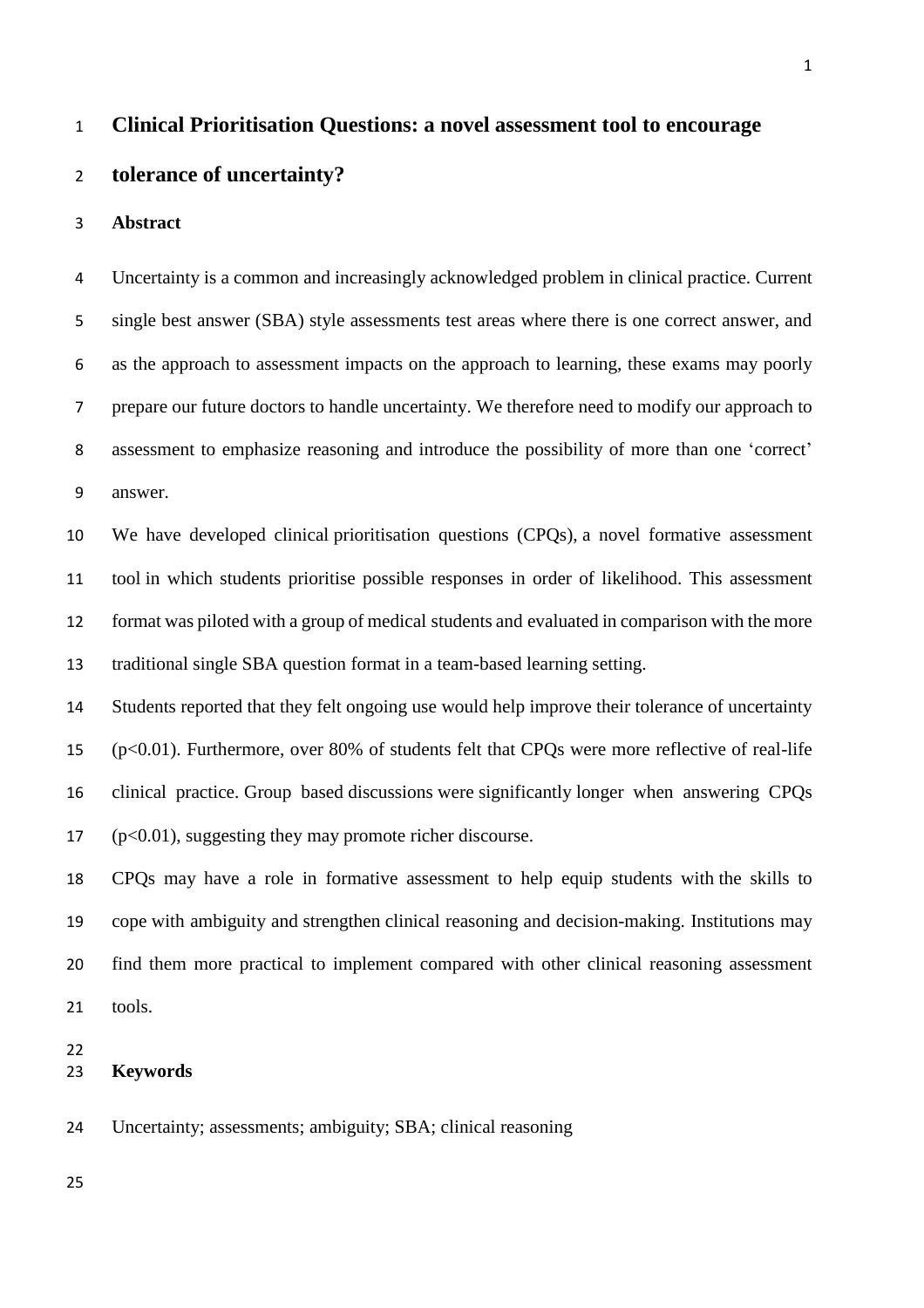| 26 | <b>Practice Points</b>                                                                     |  |  |
|----|--------------------------------------------------------------------------------------------|--|--|
| 27 | CPQs require students to rank possible responses in order of likelihood, with the aim      |  |  |
| 28 | of strengthening clinical reasoning skills and introducing the concept of more than one    |  |  |
| 29 | right answer                                                                               |  |  |
| 30 | CPQs stimulate longer and potentially richer discourse when used in collaborative          |  |  |
| 31 | learning                                                                                   |  |  |
| 32 | Students felt CPQs were a better representation of how they would approach problems        |  |  |
| 33 | in clinical practice, and ongoing use would improve their preparation for practice.        |  |  |
| 34 | <b>Notes on Contributors</b>                                                               |  |  |
| 35 | Amir H Sam is Director of Assessment at Imperial College School of Medicine, London,       |  |  |
| 36 | U.K.                                                                                       |  |  |
| 37 | Rebecca Wilson is a Clinical Education Fellow at Imperial College School of Medicine,      |  |  |
| 38 | London, U.K.                                                                               |  |  |
| 39 | Martin Lupton is the Vice-Dean (Education) for the Faculty of Medicine at Imperial College |  |  |
| 40 | School of Medicine, London, U.K.                                                           |  |  |
| 41 | Colin Melville is Medical Director and Director, Education and Standards at the General    |  |  |
| 42 | Medical Council and Hon. Professor of Medical Education at the University of Manchester,   |  |  |
| 43 | Manchester, U.K.                                                                           |  |  |
| 44 | Omid Halse is Deputy Director of Phase 1 at Imperial College School of Medicine, London,   |  |  |
| 45 | U.K.                                                                                       |  |  |
| 46 | Joanne Harris is Director of Medical Education, University of Buckingham, U.K.             |  |  |
| 47 | Karim Meeran is Director of Teaching at Imperial College School of Medicine, London, U.K.  |  |  |
| 48 |                                                                                            |  |  |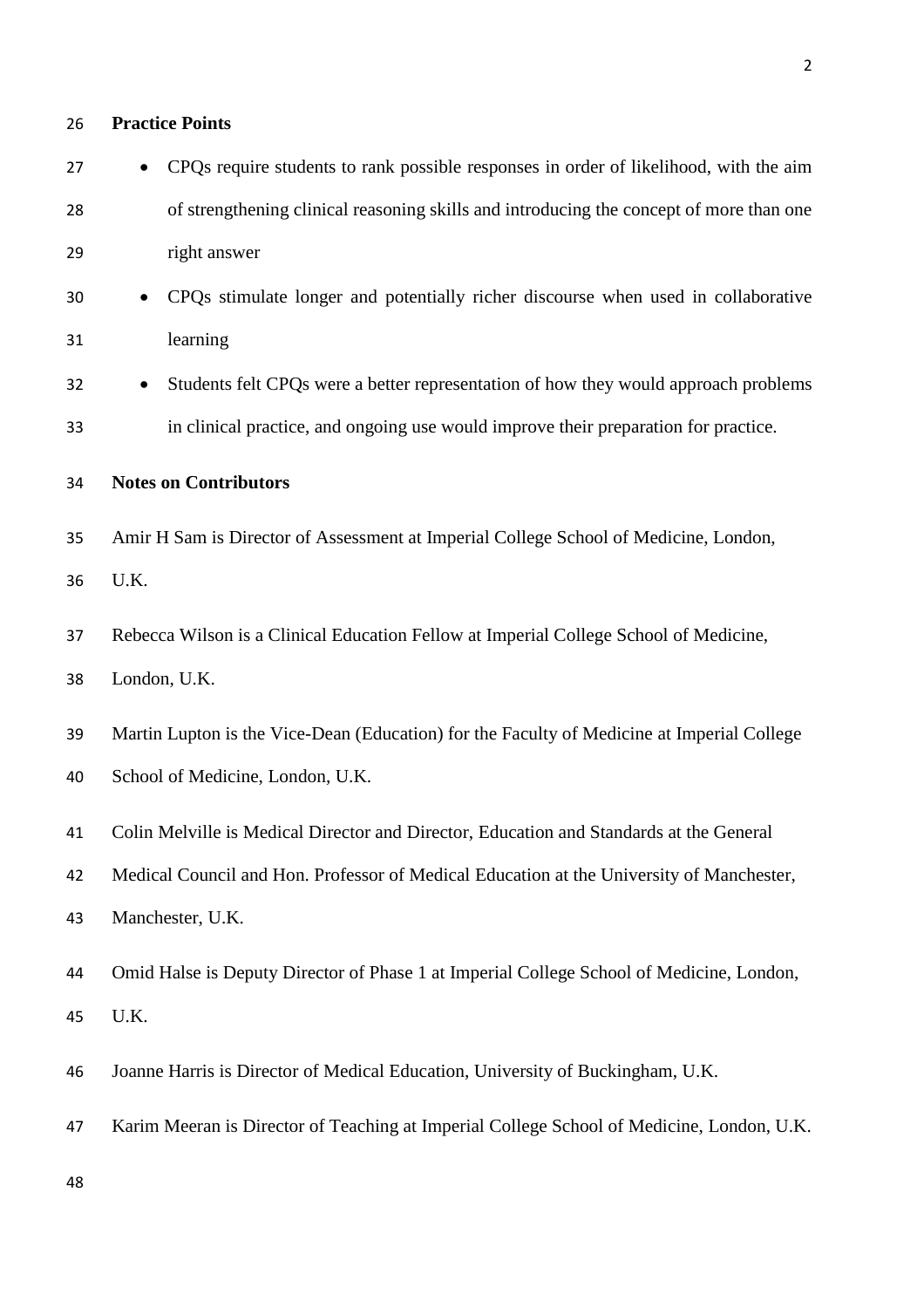#### **Introduction**

 Physicians are faced with increasingly complex patients, requiring sound clinical reasoning skills to analyse and assess the large volume of information available when making medical decisions. It has been proposed that assessment of clinical reasoning skills should include assessment in the context of uncertainty, where more than one correct answer is plausible (Cooke and Lemay 2017). Furthermore, physicians must be able to tolerate uncertainty in order to provide the best possible care for their patients. It has been shown that doctors who are less tolerant of uncertainty have a higher propensity to order excessive diagnostic tests and institute empirical treatment (Luther and Crandall 2011). This has economic implications as well as placing patients at risk of adverse events. Clinicians who are less comfortable with uncertainty are reluctant to disclose this uncertainty to their patients, and therefore less likely to involve patients in making decisions about their care (Politi and Légaré 2010).

 The General Medical Council has made the introduction of the concept of uncertainty in clinical medicine to undergraduates in the United Kingdom a priority, with *Outcomes for Graduates* (General Medical Council 2018) specifying that 'newly qualified doctors must be able to recognise complexity and uncertainty…and develop confidence in managing these situations.' Medical schools must therefore develop new ways of supporting learners to acknowledge and manage uncertainty, and demonstrate they are meeting these standards.

 Assessment and learning are intrinsically linked. Our current medical assessments may give students a misleading view as to the level of certainty in clinical practice; single best answer questions (SBAs) encourage students to focus their learning around a single 'correct' answer to any clinical problem (Epstein 2007). As a result, they may neglect to consider other aspects of the problem, such as differential diagnoses, leading to a narrow scope of learning. Even in Objective Structured Clinical Examinations (OSCEs) the scoring rubrics are often associated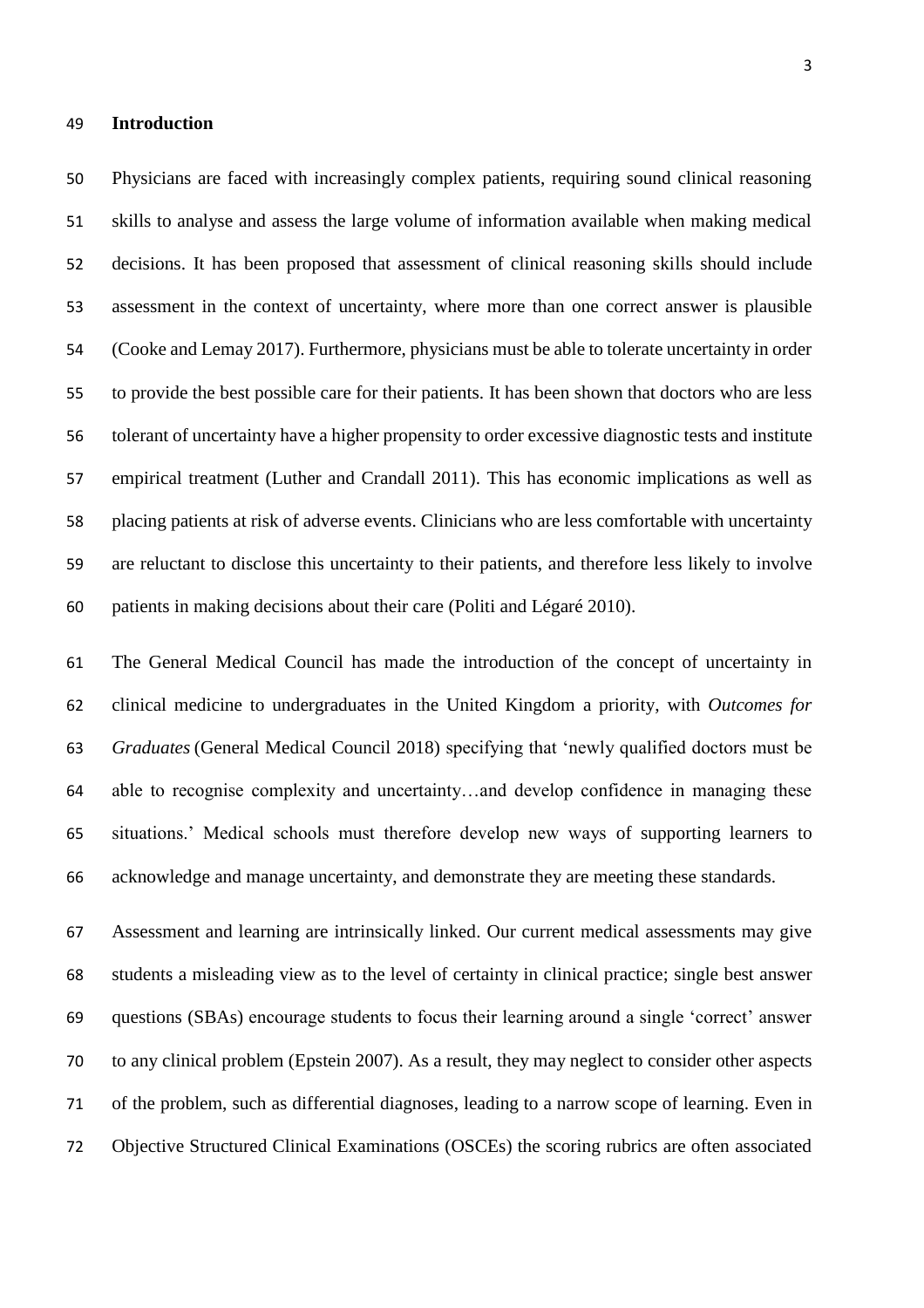with a checklist which rewards information gathering, the routine of physical examination and algorithm driven management, rather than clinical reasoning skills (Cooke and Lemay 2017).

 In real life, consultations with patients are often complex, with many contextual factors. There are frequently a number of options available regarding approach and management of a clinical case. Importantly, there may be more than one correct approach. Clinicians use clinical reasoning skills alongside patient needs and contextual factors to inform clinical decision making. Introducing new ways of assessing medical students to reward consideration of the likelihood of more than one correct answer –for instance prioritizing a list of diagnostic possibilities– may reward development of clinical reasoning skills and encourage deeper learning (Bowen 2006; Simpkin and Schwartzstein 2016).

 Script Concordance Tools (SCTs) have been developed to try and address this problem (Charlin and van der Vleuten 2004). This is where students are assessed by the extent to which their judgements on a clinical case reflect those of a reference 'expert' panel. As the case evolves, more information becomes available to the student, leading to the generation of differential diagnoses or a management plan. Several answers may be considered appropriate; the decisions the student makes are compared to those of the reference panel. However, uptake in the use of these tools has been variable, possibly due to a perception that they are both cost and labour-intensive for faculty to create and deliver to students (Matthieu et al. 2013).

 We developed an online formative assessment tool, called Clinical Prioritisation Questions (CPQs), in which students ranked possible diagnoses in order of likelihood, for use in a team- based learning setting. This is similar to the Situational Judgment Test format, which is used in the UK to assess professional behaviours and attitudes for selection to postgraduate medical training (Patterson et al. 2013). The aim of the CPQ assessment format is two-fold; firstly, to encourage clinical reasoning skills through prioritisation of the options, and secondly, to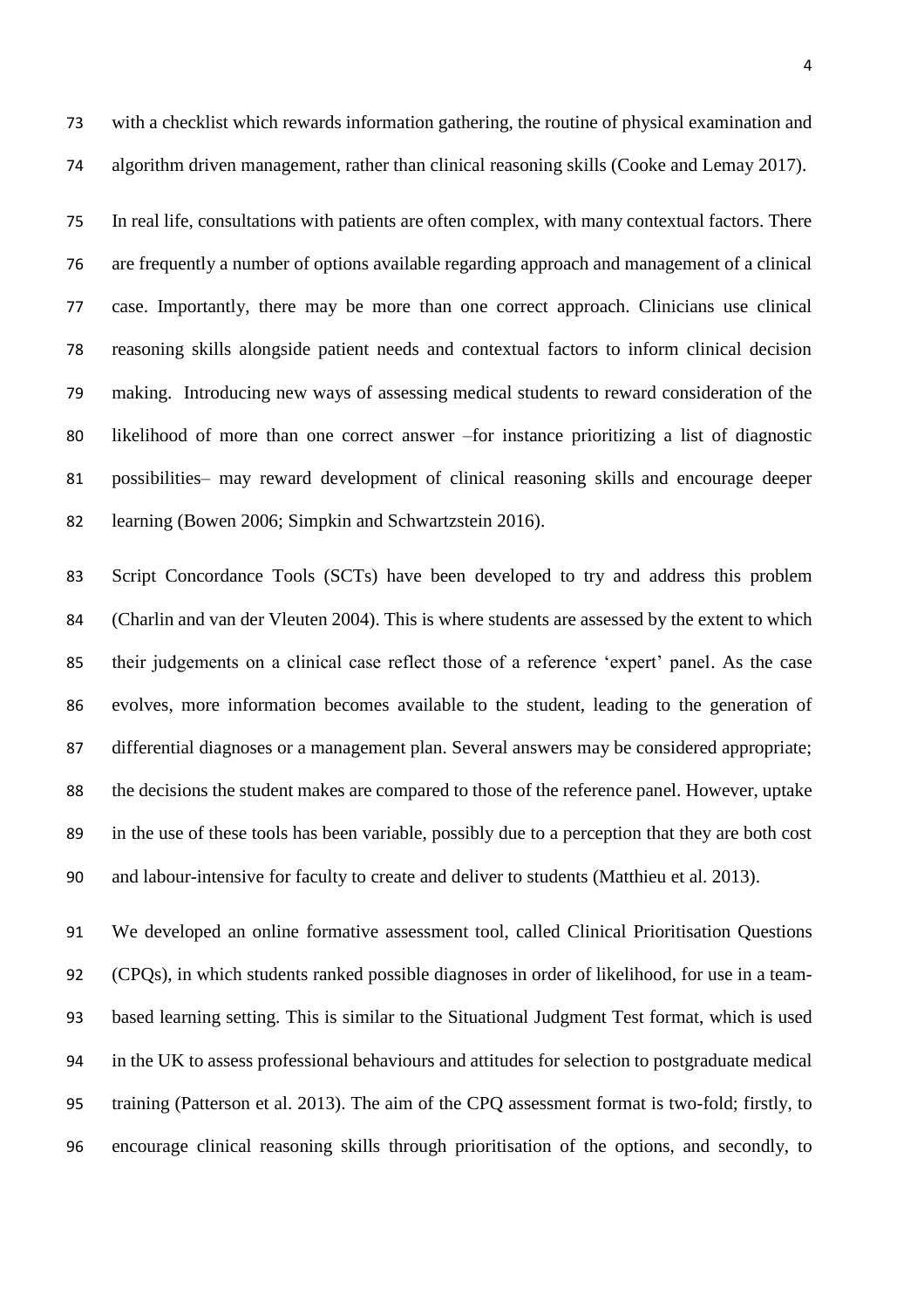introduce students to the concept of clinical uncertainty; that there may be more than one correct answer. We set out to evaluate their use in a team-based learning setting and student perceptions of CPQs compared to the more traditional SBAs. This tool was evaluated amongst Year 3 students at our institution. These students had completed the first of three clinical attachments in medicine, surgery or primary care. Students had been exposed to a wide range of teaching formats, including lectures, tutorials, team-based learning and problem-based learning cases. The applied knowledge assessments in Years 1 and 2 typically consisted of multiple-choice questions and short answer questions.

#### **Methods**

 All Year 3 medical students at Imperial College School of Medicine were invited to a team- based learning activity as part of their timetabled teaching. There were no other inclusion or exclusion criteria.

 Students who attended the team-based learning session were given a short introduction by the session facilitator explaining the rationale for the teaching and introducing the concept of uncertainty in clinical practice. They were then given a total of ten case-based questions; five questions in the CPQ format, and five questions in the SBA format. Firstly, the students answered these questions individually, and then following this they discussed the same cases in teams of 6-8 learners before answering the questions for the second time. They were asked to record the time taken to reach a group consensus for both question formats.

 Each case-based question consisted of a clinical scenario (which included the presentation, examination findings and investigation results, as necessary) and a lead-in question. For the SBA question format, students were asked to select the best answer from five options. For the CPQ format, students were asked to rank the five options from most likely to least likely *(figure*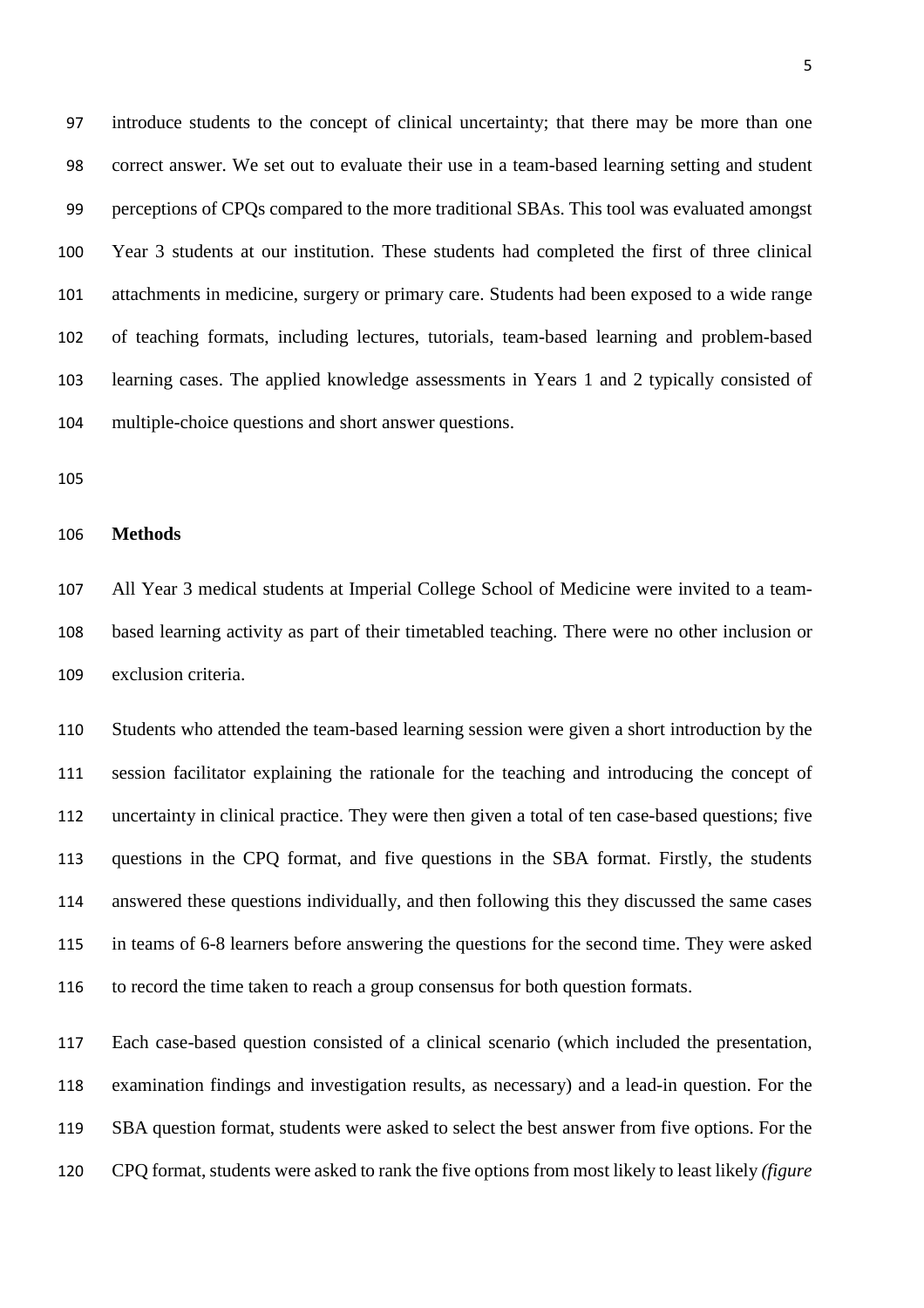*1)*. The question topics were mapped to the curriculum to ensure alignment with the learning objectives for Year 3. [Figure 1 near here]

 The exercise was conducted on iPad tablets using the online assessment software Practique (Fry-It Ltd, London, UK). All answers were entirely machine marked using the examination software. CPQs were marked using the same marking matrix that is used for situational 126 judgement tests, where up to 20 marks per question are available (Patterson et al. 2013). This marking matrix was used as both faculty and students are familiar with it as means of rewarding more than one answer. For each of the five response options up to four marks are available, with marks deducted according to how far away the option was placed relative to the correct answer. The minimum score on any question is therefore 8/20, and random guessing scores on average 12/20. The 'best' order was determined by a group of three clinicians for each question.

 Following completion of the team-based learning activities, the students were shown an example of CPQ responses from a previous session. The aim of this was to illustrate that uncertainty is a routine part of clinical practice and there is often disagreement amongst medical professionals as to the best answer. Figure 2 shows the variation in responses to a CPQ question on an individual basis compared to a group basis. [Figure 2 near here]

 During the teaching session, students were asked to complete a survey regarding their feelings around uncertainty in medicine and their perceptions of CPQs and SBAs. This was carried out using a cloud-based web tool (Mentimeter), to which the students could anonymously submit their responses via their iPad *(figure 3)*. [Figure 3 near here]. This consisted of a series of Likert items to assess student response to uncertainty when answering both question formats; these were adapted from the Physicians Response to Uncertainty scale (Gerrity et al. 1995). It also comprised of some binary questions regarding student perceptions of both question formats.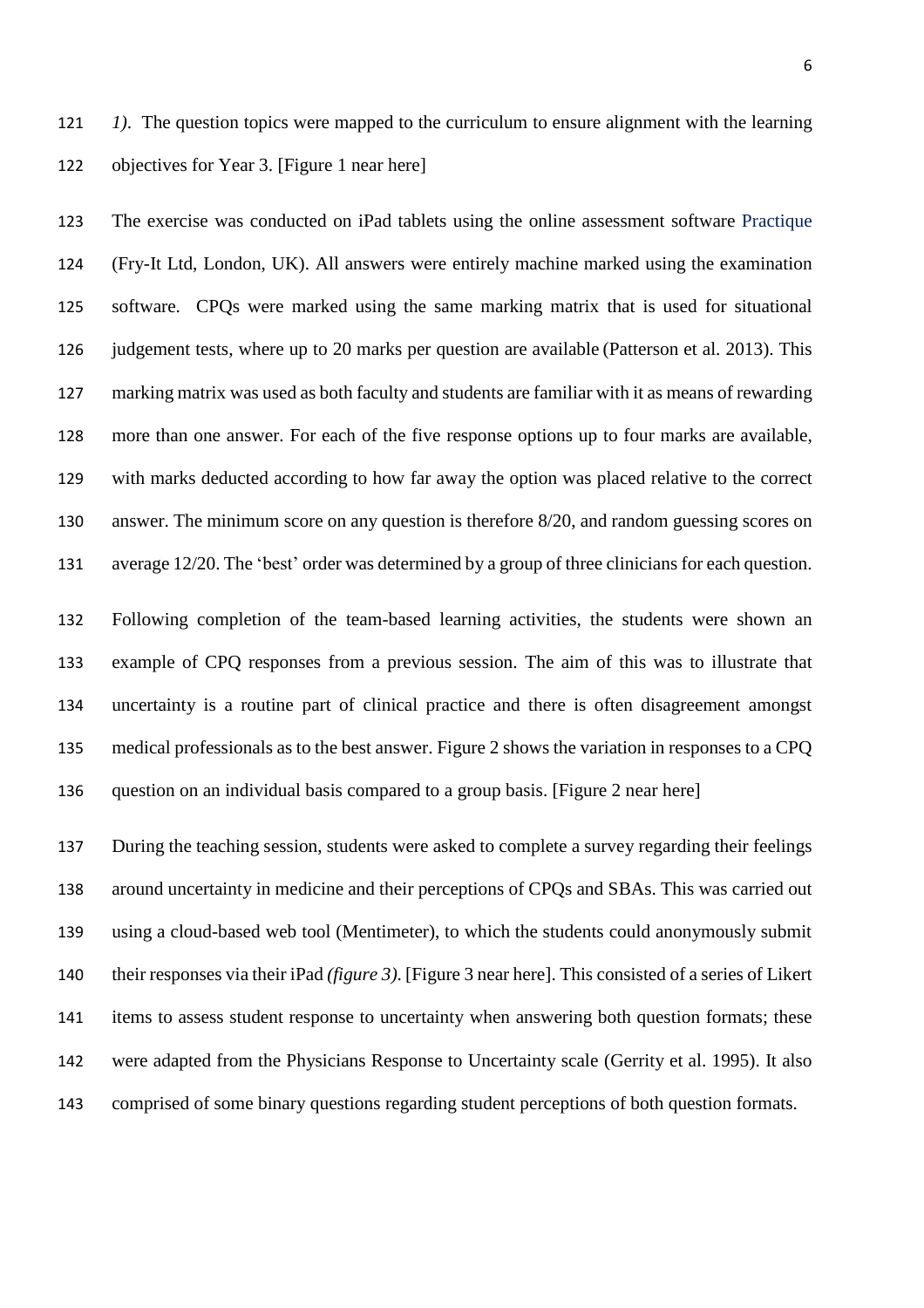Outcomes measured were (1) individual and group scores for both formats, (2) time taken to reach a consensus in group discussion (3) response to uncertainty in both formats using a Likert scale (4) student opinions regarding both formats using binary questions.

 Statistical analyses were performed using IBM SPSS Statistics for Windows Version 25.0 (IBM Corp, Armonk, NY, USA) and PRISM Version 5.0C (Graphpad Software, Inc., San Diego, CA, USA). The Kolmogorov-Smirnov test was used to assess normal distribution of the data; all data was non-parametric. Wilcoxon signed rank test was used to examine the difference in time to reach a group consensus between the CPQ and the SBA question formats. McNemar's test was used to compare the responses to the binary questions regarding students' opinion of CPQs and SBAs.

#### **Results**

 There were 302 students enrolled in Year 3. A total of 245 students participated in the teaching session. 234 of these completed the course survey.

 Scores for both the CPQs and the SBAs improved following group discussion. Median individual CPQ score was 67% compared to a median group CPQ score of 78%. Median individual SBA score was 40% compared to a median group SBA score of 60%.

 Group discussion during the TBL activity was significantly longer for CPQ questions compared to SBA questions. The median length of discussion time to achieve a consensus answer on 5 questions was 11 minutes 42 seconds for the CPQs compared to 7 minutes 48 164 seconds for the SBAs  $(p<0.01)$ .

 Students were asked five separate questions regarding their response to uncertainty when answering CPQs compared to SBAs using a Likert scale response. On all five questions a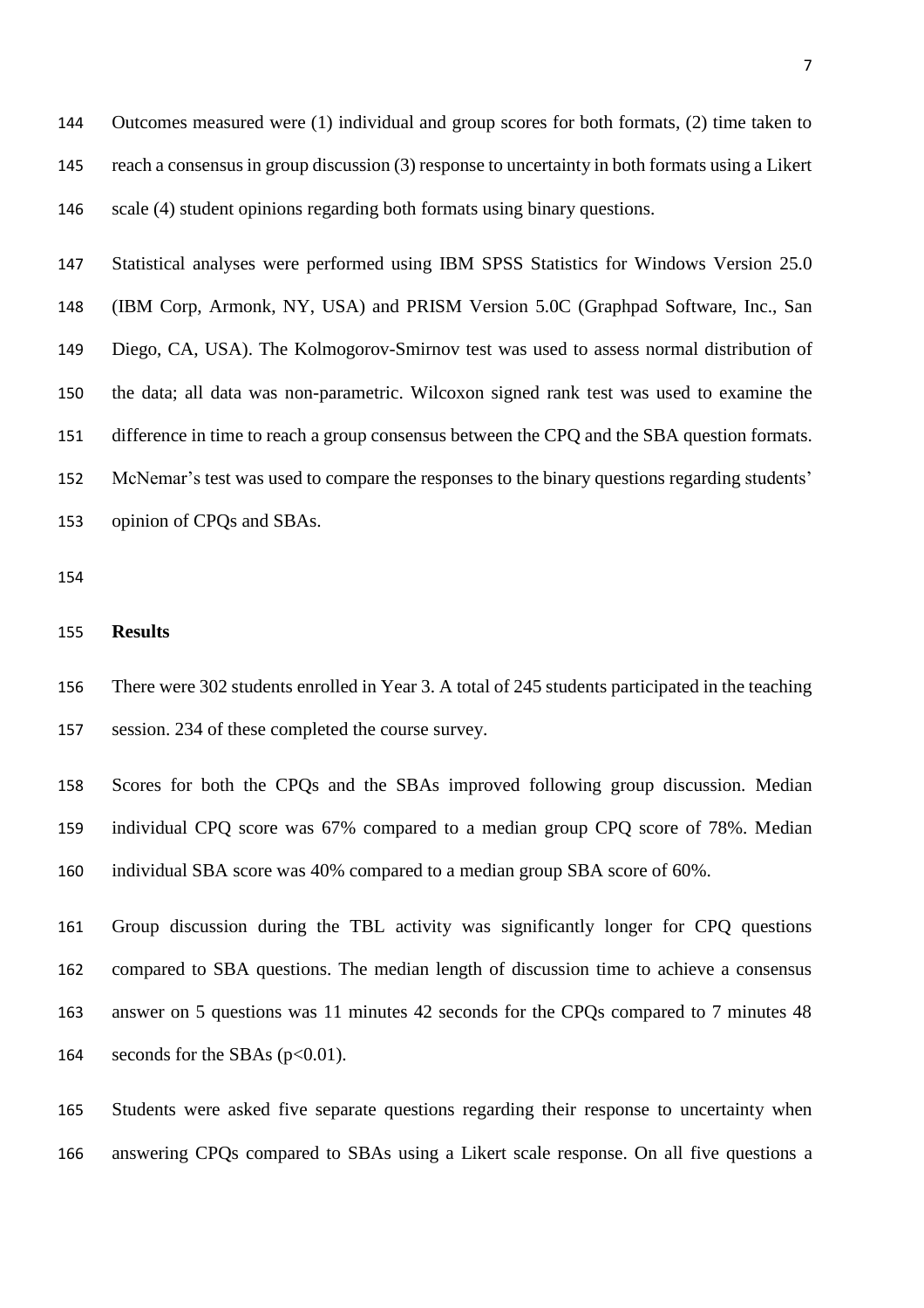| 167 | higher proportion of students reported feeling more anxious when answering CPQs compared               |
|-----|--------------------------------------------------------------------------------------------------------|
| 168 | to SBAs ( <i>figure 4a and 4b</i> ). Significantly more students felt that continued use of CPQs would |
| 169 | improve their tolerance of uncertainty compared to continued use of SBAs $(66\% (n=154)$ vs            |
| 170 | 42% (n=98), p<0.01). 80% (n=187) of students felt that CPQs were a better representation of            |
| 171 | how they would be expected to answer questions in clinical practice. $60\%$ (n=140) felt that          |
| 172 | SBAs were easier than CPQs, and $56\%$ ( $n=132$ ) felt CPQs would change their learning and           |
| 173 | revision strategy. Furthermore, $62\%$ ( $n=144$ ) felt that continued use of CPQs would improve       |
| 174 | their preparation for practice as a junior doctor. [Figures 4a and 4b near here]                       |
| 175 | The free-text single word responses were grouped into broad themes to identify what was most           |
| 176 | frequently cited. Of these, the three themes most commonly expressed were:                             |
| 177 | (1) CPQs are difficult for me e.g. challenging, difficult, hard                                        |

- (2) CPQs are good for me e.g. good, great, fun
- (3) CPQs are interesting e.g. different, interesting, thought-provoking
- 

## **Discussion**

 This pilot study set out to compare CPQs, an assessment tool in which students prioritise a list of five options in order of likelihood, with more traditional SBA questions, in a TBL setting. The UK General Medical Council has specified the ability to propose prioritised differential diagnoses as an outcome for newly qualified doctors (General Medical Council 2018). Asking students to rank answers in order of likelihood may help them develop clinical reasoning skills as they are required to apply, analyse and synthesise the information in the vignette to prioritise the options. In doing so they can also acknowledge the inherent uncertainty within the context of the case. As CPQs reward consideration of differential diagnoses, they will have a less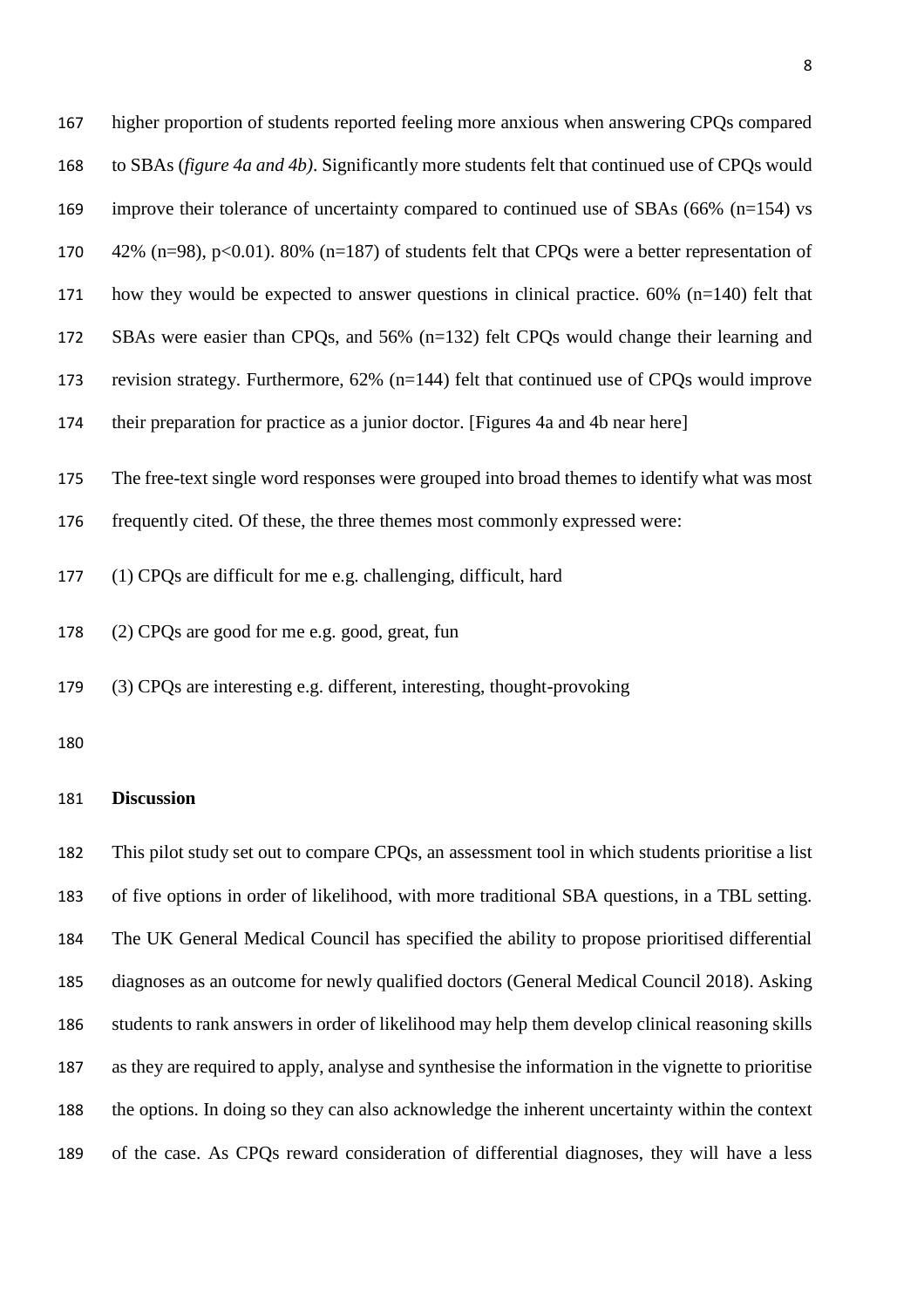definitive 'right' answer than an SBA. In an SBA the possible scores are 0 and 1 (reinforcing a notion of 'black and white'), whereas in a CPQ the students may score a range of marks, introducing the notion of 'shades of grey'. Students felt that ongoing use of CPQs in the medical school curriculum would assist them in developing tolerance of uncertainty and in clinical practice.

 We are unable to directly compare the scores attained between the CPQ and SBA formats due to the differences in which they are marked. With both the CPQ and SBA question formats, students scored more highly following group discussion. However, this improvement may partially be accounted for by the opportunity to have a 'second look' at the questions. The CPQs stimulated a lengthier debate than SBAs; we speculate that the uncertainty they generate encourages richer discourse amongst students (Schwartzstein and Roberts 2017), and therefore 201 they may help to drive deeper learning.

 Non parametric tests were used in our statistical analysis as our data was not normally distributed; however, it must be acknowledged that small differences may be statistically significant due to the sample size. The number of items used in this pilot study was small; we are therefore unable to draw any conclusions regarding reliability of CPQs. Further work is needed to assess the other aspects of utility of CPQs, (van der Vleuten 1996) including their validity, cost effectiveness, acceptability and educational impact. It may also be useful to assess correlation with SCTs, and other more widely used examination formats such as SBAs and OSCEs. Ideally, the next step would be to administer CPQs as a formative assessment tool to a cohort over the course of their studies and evaluate the differences in their scores and tolerance of uncertainty as they progress from novice to expert.

## **Conclusion**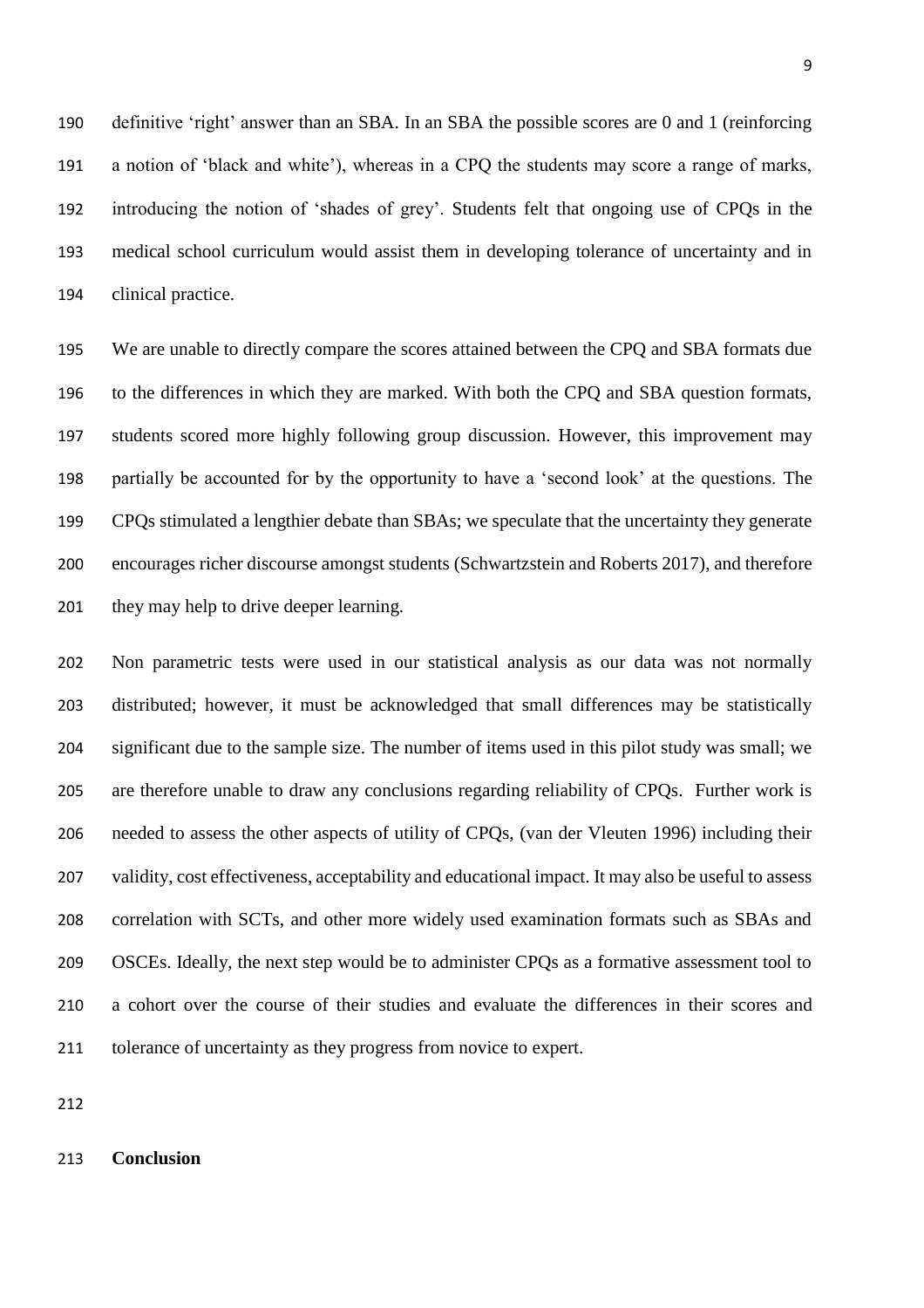| 214 | Our results suggest that CPQs may help equip students with the skills to cope with uncertainty, |
|-----|-------------------------------------------------------------------------------------------------|
| 215 | and help strengthen clinical reasoning and decision-making, through prioritising a list of      |
| 216 | diagnostic possibilities. They appear to stimulate richer case-based discussions and students   |
| 217 | find them acceptable and relevant. We propose they may have a role to play as a formative       |
| 218 | assessment tool, but further work is needed to formally assess their utility. Institutions may  |
| 219 | find them more practical to implement compared with other clinical reasoning assessment         |
| 220 | tools.                                                                                          |
|     |                                                                                                 |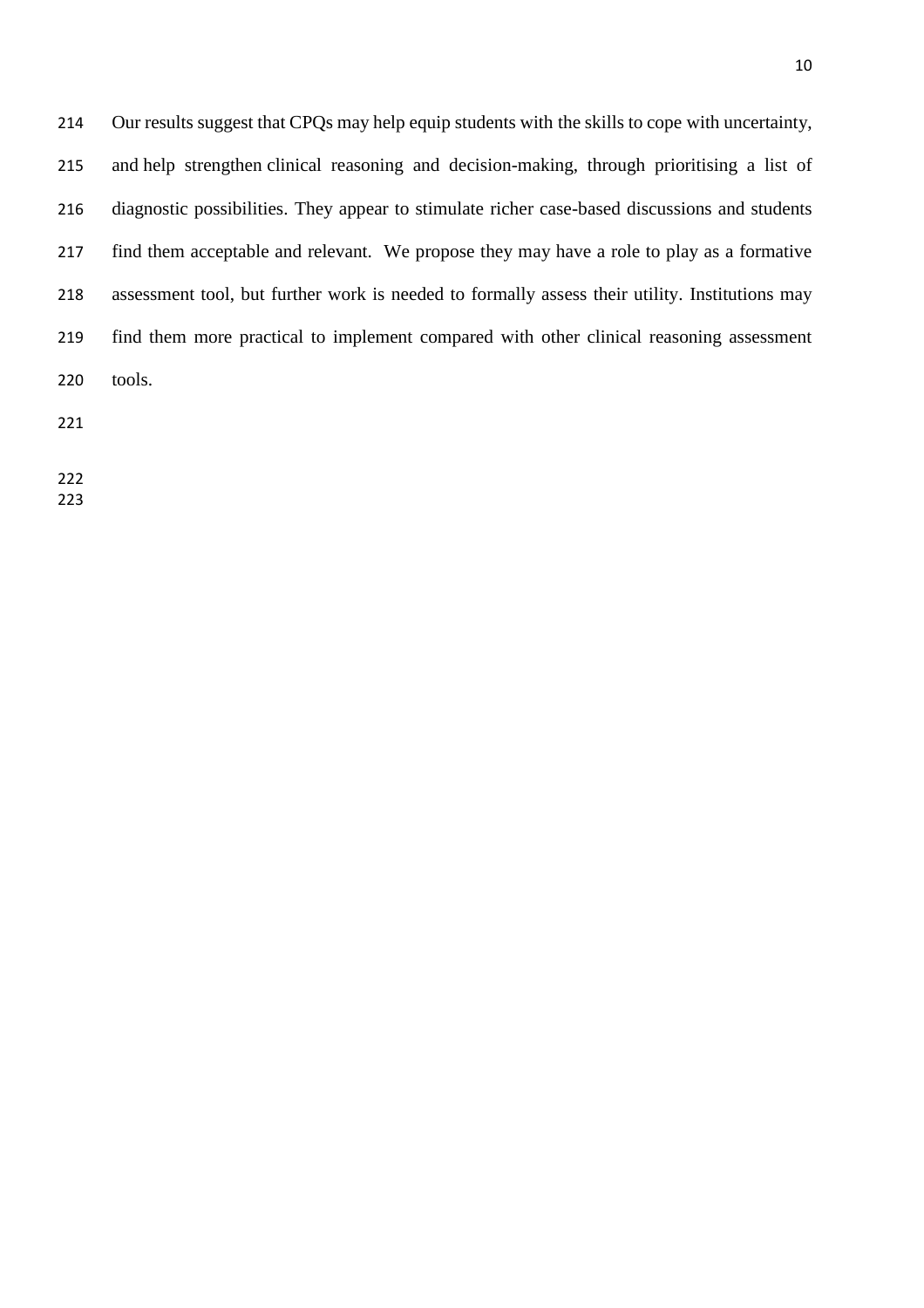## **Acknowledgements and disclosures**

- 
- *Acknowledgements*
- The authors wish to thank Keean Schupke at FRY-IT for his help with the Practique
- software.
- *Funding/Support*
- None.
- *Other disclosures*
- None.
- *Ethical Approval*
- This study was granted ethical approval by the Medical Education Ethics Committee,
- Imperial College London.
- *Disclaimer*
- None.
- *Previous presentations*
- None.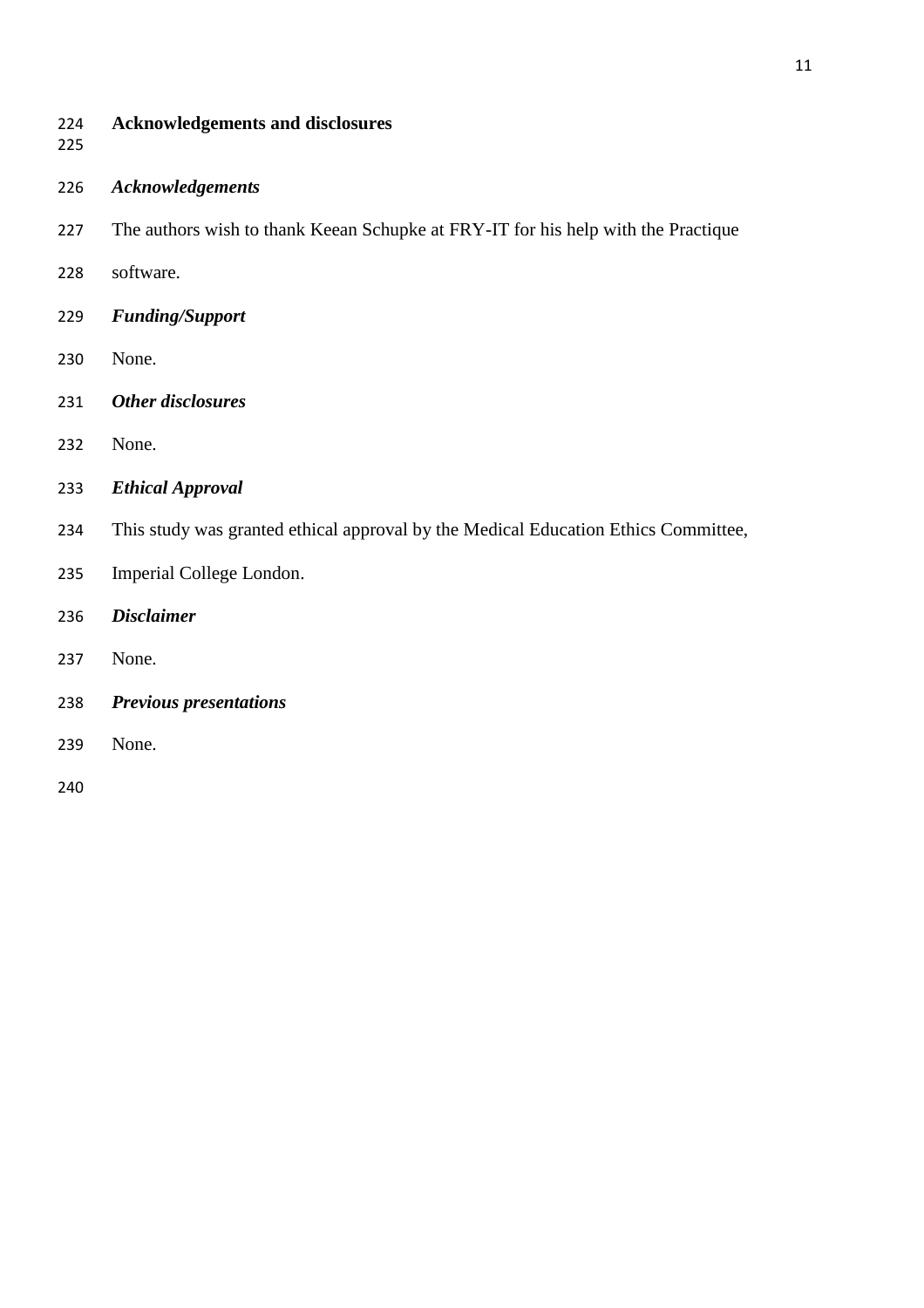# **References**

| 242 | 1. Bowen JL. 2006. Educational strategies to promote clinical diagnostic reasoning. N            |
|-----|--------------------------------------------------------------------------------------------------|
| 243 | Engl J Med. 355(21):2217-25.                                                                     |
| 244 | 2. Charlin B, van der Vleuten C. 2004. Standardized assessment of reasoning in contexts          |
| 245 | of uncertainty: the script concordance approach. Eval Health Prof. 27(3):304-19.                 |
| 246 | 3. Cooke S, Lemay J-F. 2017. Transforming medical assessment: integrating uncertainty            |
| 247 | into the evaluation of clinical reasoning in medical education. Acad Med. 92(6):746-             |
| 248 | 51.                                                                                              |
| 249 | 4. Epstein RM. 2007. Assessment in Medical Education. N Engl J Med. 356(4):387-96.               |
| 250 | 5. General Medical Council. 2018. Outcomes for Graduates 2018. London (UK): General              |
| 251 | Medical Council.                                                                                 |
| 252 | 6. Gerrity MS, White KP, DeVellis RF, Dittus RS. 1995. Physicians' reactions to                  |
| 253 | uncertainty: Refining the constructs and scales. Motivation and Emotion. 19:175–91               |
| 254 | 7. Luther VP, Crandall SJ. 2011. Ambiguity and uncertainty: neglected elements of                |
| 255 | medical education curricula? Acad Med. 86(7):799-800.                                            |
| 256 | 8. Mathieu S, Couderc M, Glace B, Tournadre A, Malochet-Guinamand S, Pereira B,                  |
| 257 | Dubost JJ, Soubrier M. Construction and utilization of a script concordance test as an           |
| 258 | assessment tool for DCEM3 (5 <sup>th</sup> year) medical students in rheumatology. 2013. BMC     |
| 259 | Medical Education. 13:166.                                                                       |
| 260 | 9. Patterson F, Ashworth V, Good D. 2013. Situational judgement tests: A guide for               |
| 261 | applicants to the UK Foundation Programme. London (UK); Medical Schools Council.                 |
| 262 | [accessed 24 <sup>th</sup> April 2019]https://isfporguk.files.wordpress.com/2017/04/situational- |
| 263 | judgement-tests-monograph.pdf                                                                    |
| 264 | 10. Politi MC, Légaré F. 2010. Physicians' reactions to uncertainty in the context of shared     |
| 265 | decision making. Patient Educ Couns. 80(2):155-7.                                                |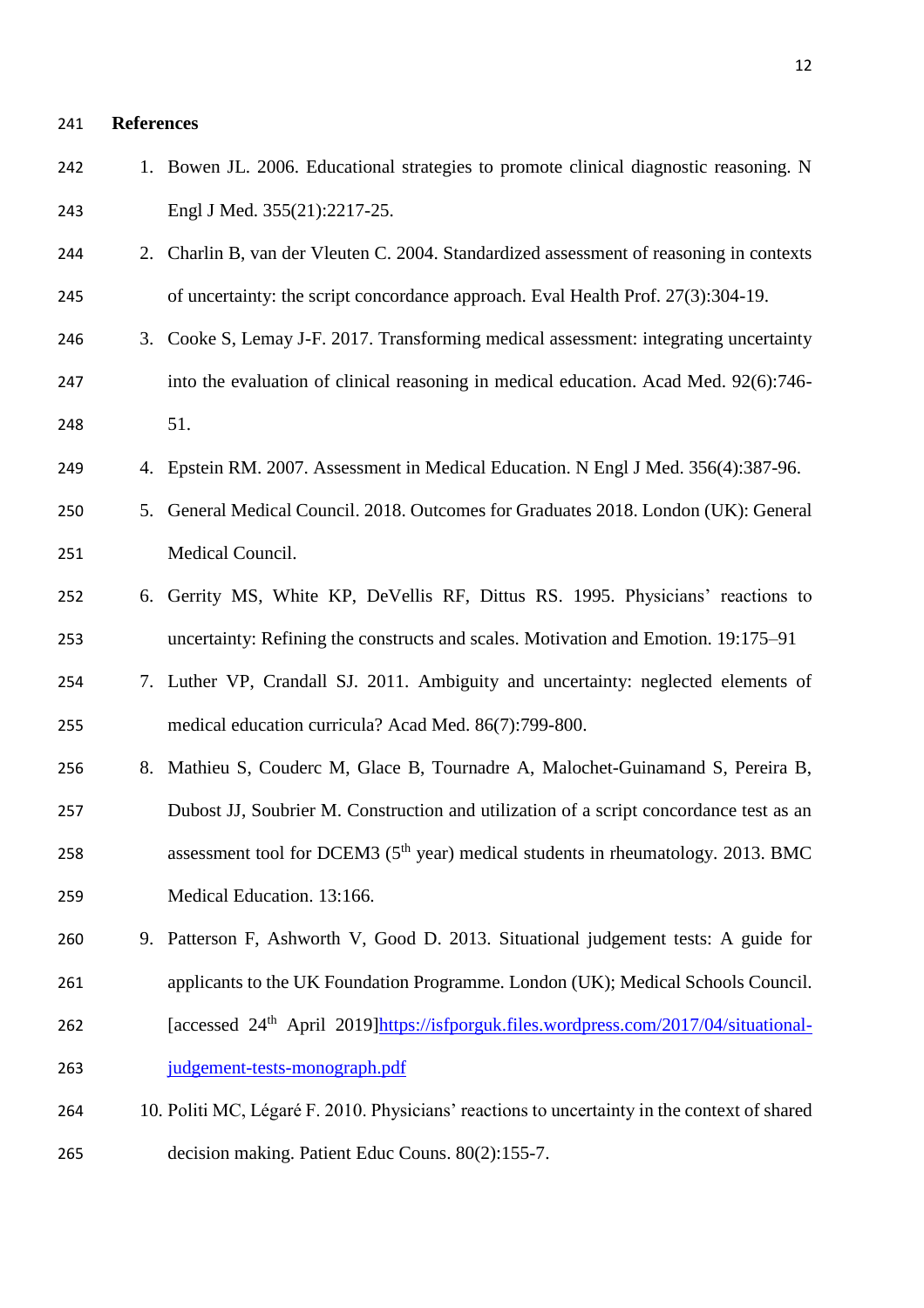| 266 | 11. Schwartzstein RM, Roberts DH. 2017. Saying goodbye to lectures in medical school- |
|-----|---------------------------------------------------------------------------------------|
| 267 | paradigm shift or passing fad? N Engl J Med. 377(7):605-7.                            |
| 268 | 12. Simpkin AL, Schwartzstein RM. 2016. Tolerating uncertainty – the next medical     |

- revolution? N Engl J Med. 375(18):1713-5.
- 13. Van der Vleuten CPM. The Assessment of Professional Competence: Developments,
- Research and Practical Implications. 1996. Adv Health Sci Educ. 1:41-67.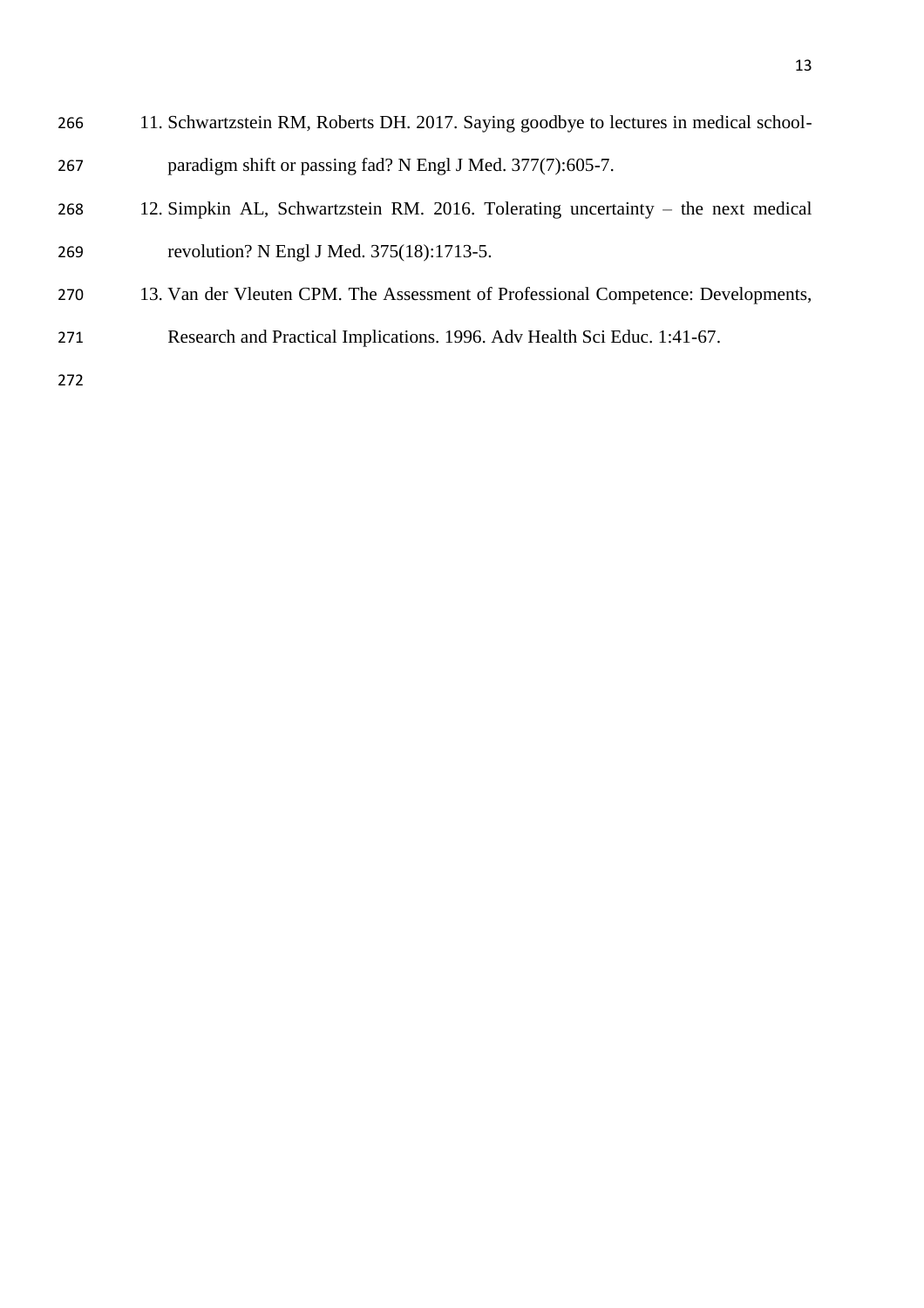*Figure 1: an example of a CPQ and an SBA for respiratory medicine.*

Example CPQ:

A 50 year old Afro Caribbean man has a 4 month history of a dry cough and increasing breathlessness. He has not lost any weight. He has also noticed a rash on his legs. On examination, both ankles are swollen and there are tender round lesions on both shins. His temperature is 36.8<sup>º</sup>C, pulse rate 72 bpm, BP 128/65 mmHg and oxygen saturations 95% breathing air.

Investigations: serum calcium 2.8 mmol/L, ESR 48 mm/h

Chest X-ray: widened mediastinum

Rank the following diagnoses, with 1 being the most likely and 5 being the least likely.

- A. Idiopathic pulmonary fibrosis (4)
- B. Sarcoidosis (1)
- C. Systemic lupus erythematosus (5)
- D. Tuberculosis (2)
- E. Bronchogenic carcinoma (3)

Example SBA:

A 55 year old man has a 3 month history of a cough productive of green sputum. He has noticed he is becoming short of breath when walking his dog and has increasing fatigue. He has not lost any weight. He is an ex-smoker with a 40 pack year history. His BP is 135/76 mmHg, respiratory rate 18 breaths per minute and oxygen saturation 94% breathing air. There is wheeze bilaterally and bibasal crackles on auscultation of the chest.

Investigations: Chest X-ray: hyperinflated lung fields

What is the most appropriate investigation to confirm the diagnosis?

- A. Bronchoscopy
- B. CT thorax
- C. Peak expiratory flow rate
- **D. Spirometry**
- E. Sputum culture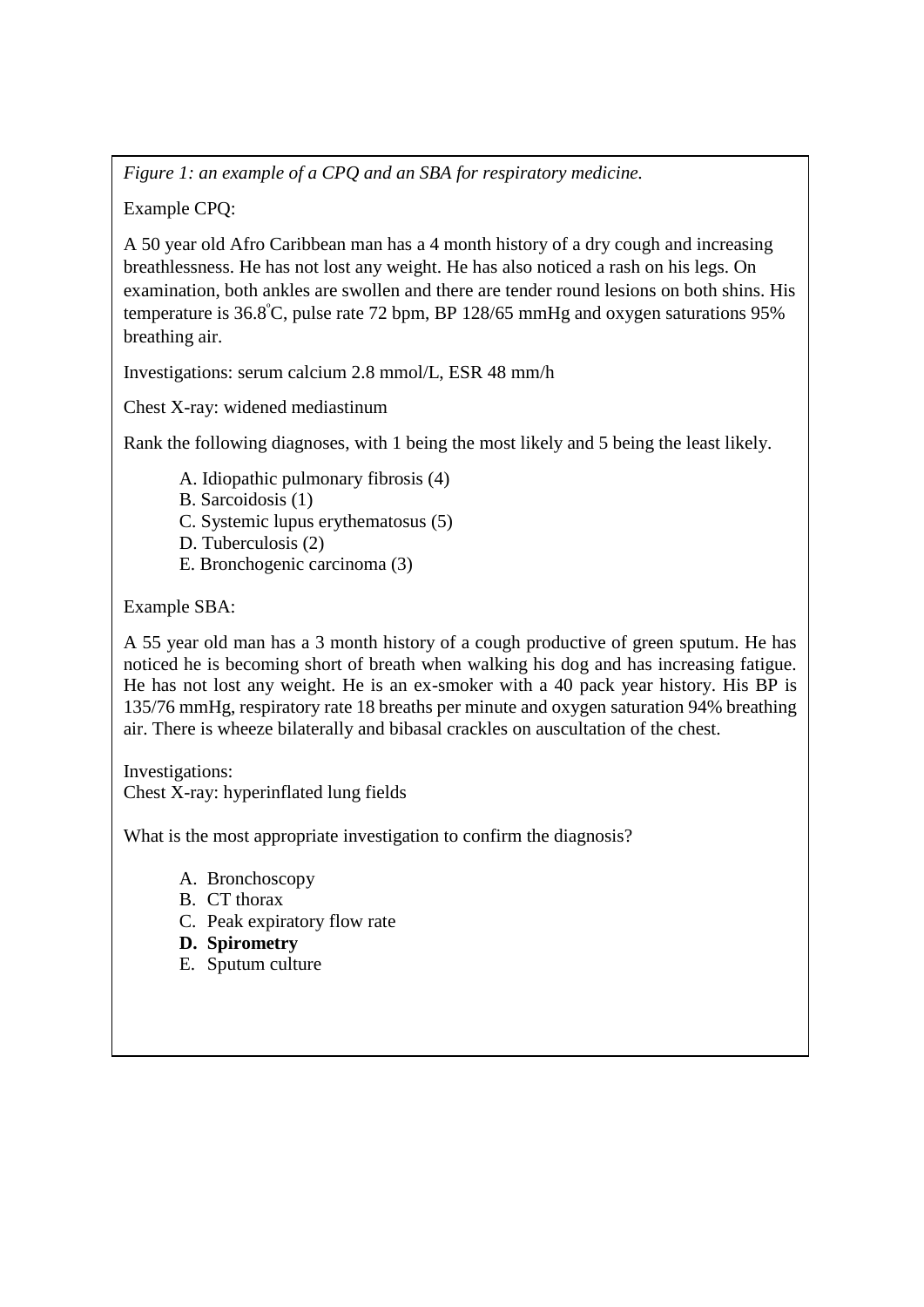*Figure 2: an example of the variation in responses to a CPQ on an individual basis and following a group discussion.*

Q3. A 19 year old university student with no past medical history presents with headache and neck stiffness. Lumbar puncture microscopy shows 3800 white cells, 90% of which are neutrophils. Rank the following organisms which may have caused this presentation with 1 being the most likely and 5 being the least likely.

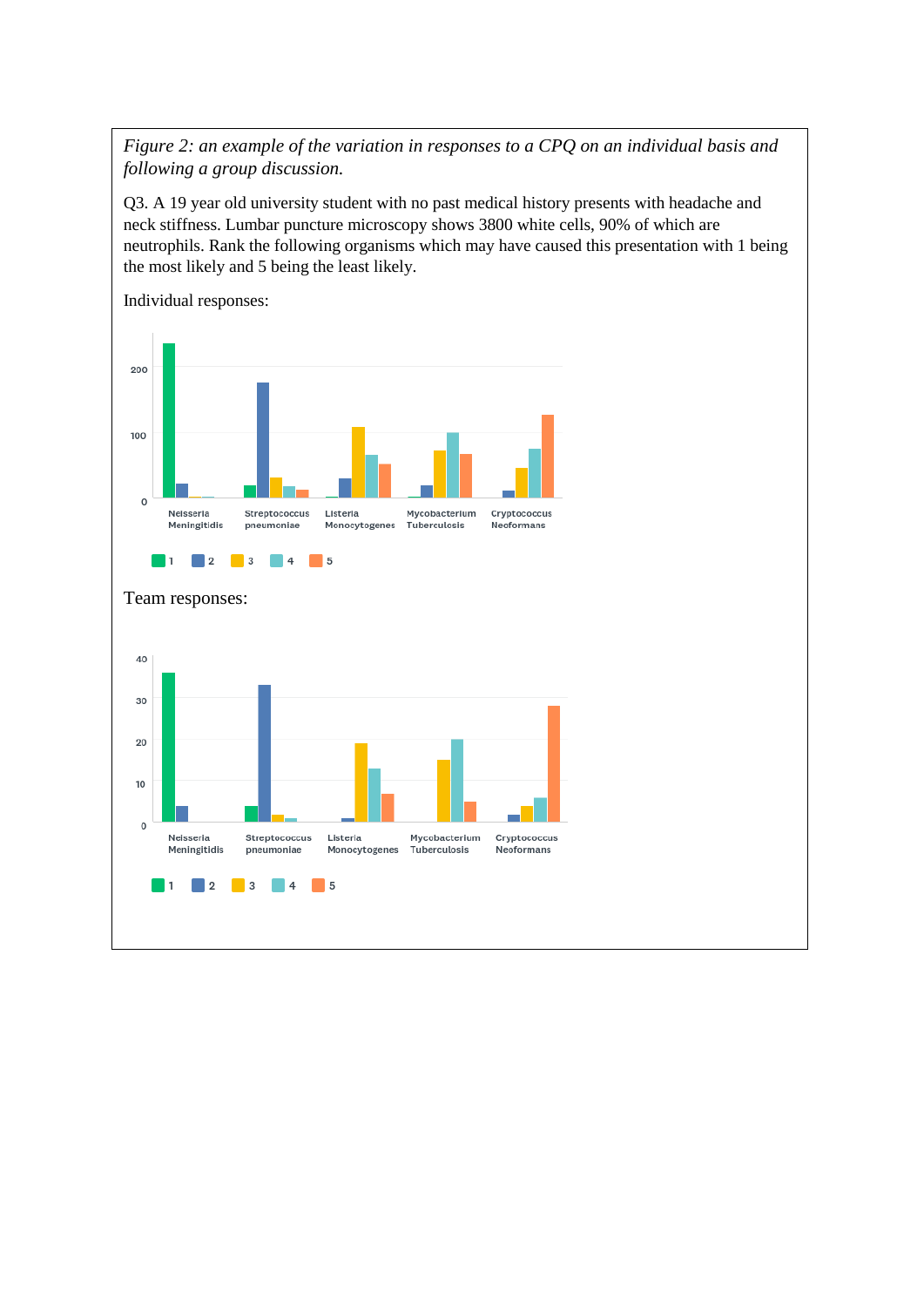*Figure 3: Survey given to students. Questions 1-5 were adapted from the Physicians Response to Uncertainty scale (Gerrity et al. 1995).*

Students were asked to rate the following 5 statements on a 5-point Likert scale (strongly disagree, disagree, neutral, agree, and strongly agree) in relation to both CPQs and SBAs:

- 1. I felt anxious answering the questions as I was unsure of the diagnosis
- 2. I find the uncertainty involved in the questions disconcerting
- 3. Uncertainty in the questions makes me uneasy
- 4. I am quite comfortable with the uncertainty in the questions
- 5. The uncertainty of the questions troubles me.

Secondly, they were asked to select one of two statements to the following questions:

- 6. Do you think your tolerance of uncertainty would change by answering SBAs?
	- a. Yes, I would tolerate uncertainty better
	- b. No, I would not be any better at tolerating uncertainty
- 7. Do you think your tolerance of uncertainty would change by answering CPQs?
	- a. Yes, I would tolerate uncertainty better
	- b. No, I would not be any better at tolerating uncertainty

Thirdly, the students were asked to rate the following statements on a 5-point Likert Scale (strongly disagree, disagree, neutral, agree, strongly agree):

- 8. Questions in an SBA format are easier than those in a CPQ format
- 9. CPQs are a better representation of how I would be expected to answer questions in clinical practice
- 10. Having exams in a CPQ format would change my learning and revision strategy
- 11. Using CPQs in assessments would improve my preparation for practice.

Finally, the students were asked to give three words to describe their feelings about CPQs in a free text box.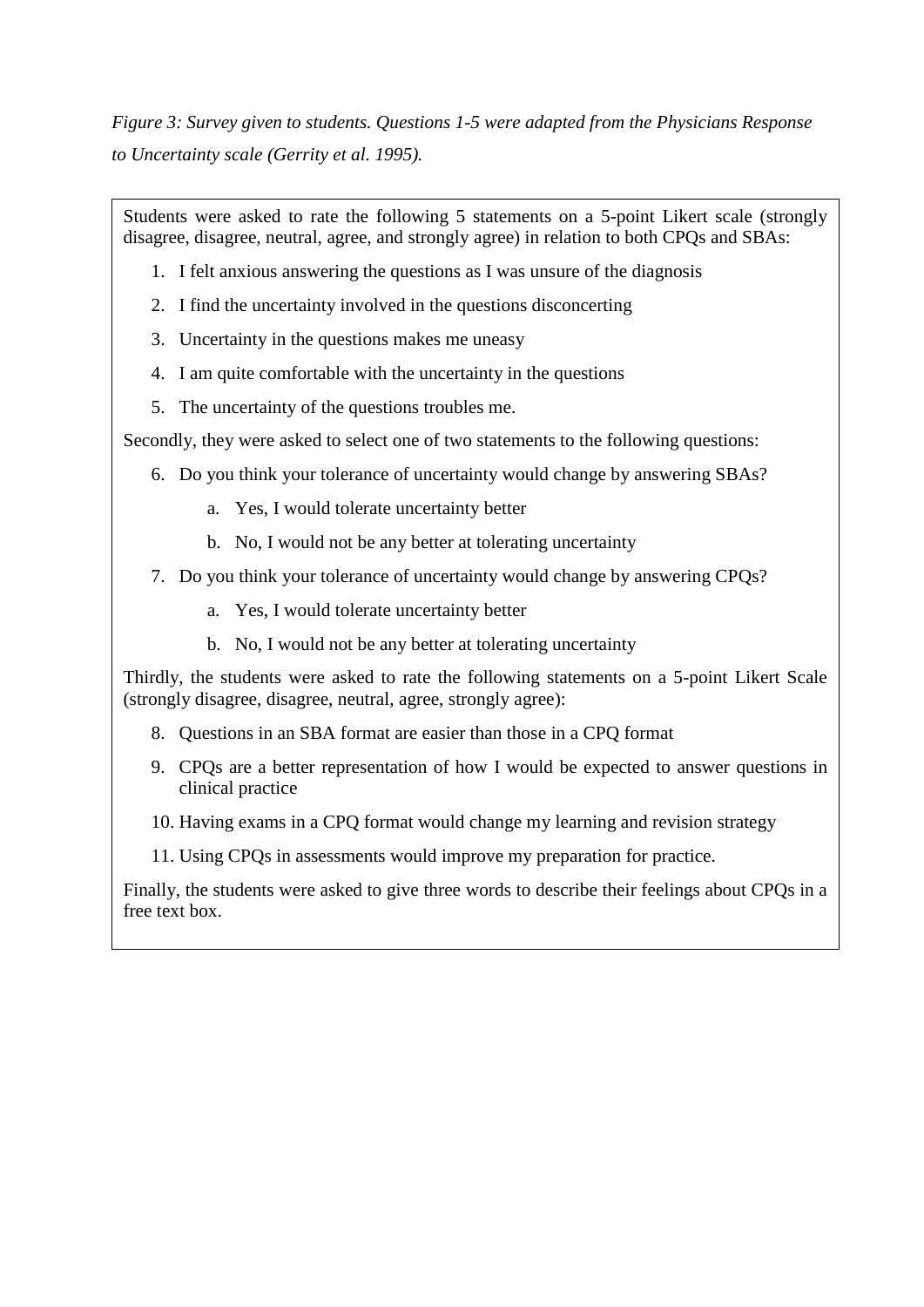

**Figure 4a** The percentage of responders selecting each point on a 5-point Likert scale are shown for each of five statements about single best answer questions (SBAs). **1.** I felt anxious answering the questions as I was unsure of the diagnosis. **2.** I find the uncertainty involved in the questions disconcerting. **3.** Uncertainty in the questions makes me uneasy. **4.** I am quite comfortable with the uncertainty in the questions *(reverse scored)*. **5.** The uncertainty of the questions troubles me.